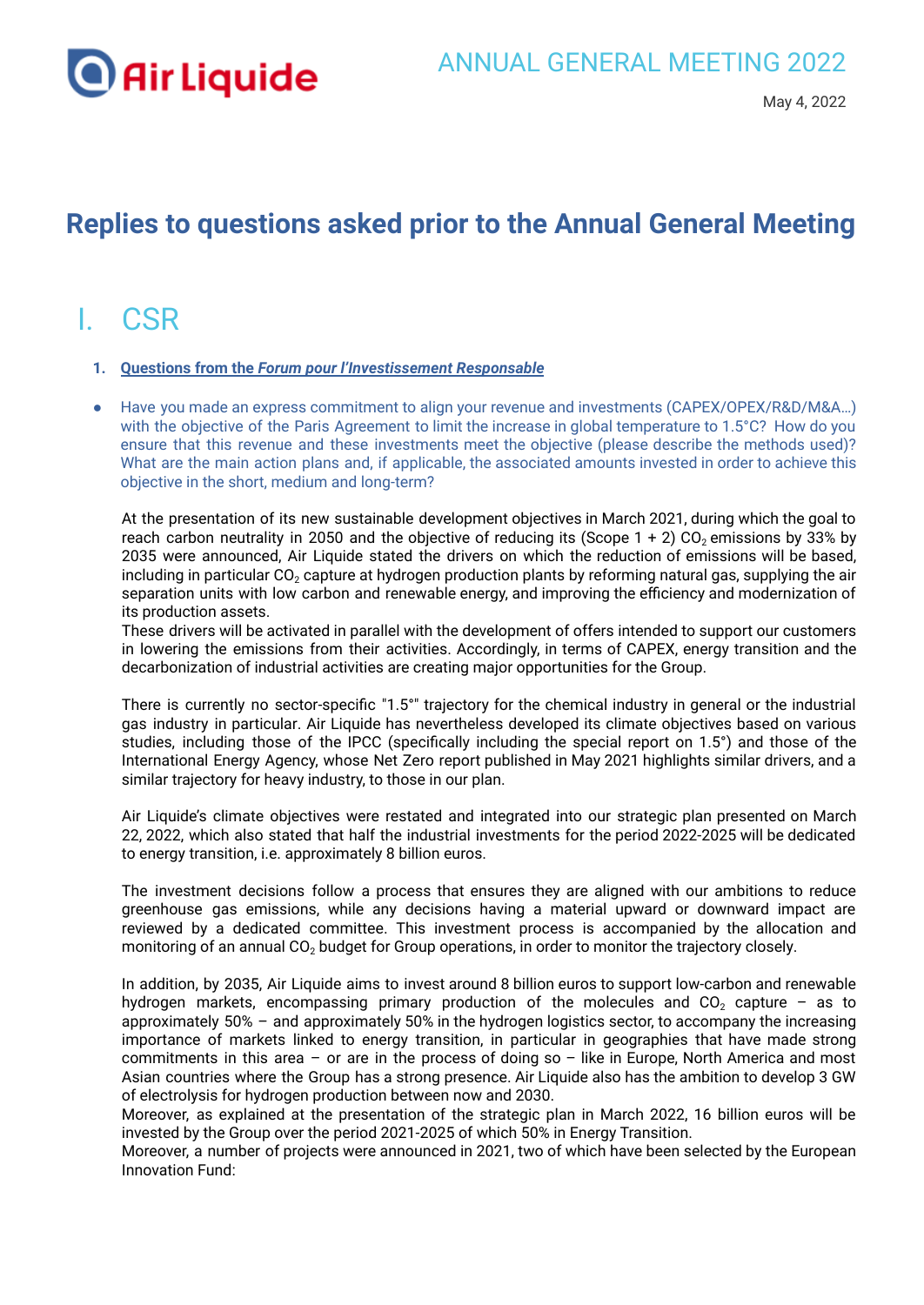- the Kairos@C project jointly developed by Air Liquide and BASF at the chemical site in Antwerp, which will help avoid 14.2 million tonnes of  $CO<sub>2</sub>$  emissions over the first 10 years of operation, and will make a significant contribution to the European Union's carbon neutrality objective by 2050;
- the K6 project which aims to capture nearly 8 million tons of  $CO<sub>2</sub>$  over the first ten years of operation, through the implementation of technological innovations, thus making it possible to significantly reduce emissions from cement production.

It should be noted that these two projects are in line with the heavy industry decarbonization trajectories highlighted by the IPCC in its latest report published in early April 2022.

Moreover, Air Liquide intends to allocate approximately 100 million euros of Innovation expenses each year to reduce its carbon footprint or that of its customers. It is notably developing technologies to reduce its own emissions and is proposing cleaner solutions for the other CO<sub>2</sub> emitting sectors: the Innovation teams are working among other things on improving the energy efficiency of the production units, but also on technology for  $CO<sub>2</sub>$  capture and valorization.

Details of our climate objectives can be found in our Universal Registration Document, notably in the Extra-financial Performance Declaration at page 328 onwards, and in our Sustainable Development Report published on April 7, 2022.

What percentage of your business (expressed as revenue, net banking income, etc.) is directly related to biodiversity? How much do you spend on biodiversity?

Air Liquide is mindful of its impact on biodiversity, which encompasses both the diversity of living things and the links between species themselves. At a time when the balance of natural environments is threatened, it is important to preserve biodiversity – not only because of the many services it provides to human society, but also for its own intrinsic value. To explore this subject in greater depth, Air Liquide launched an overall in-depth review in 2021 of its product supply chain's impact on biodiversity.

The direct impacts are fairly limited: the Group's production units are generally at sites located in industrial zones and usually occupy a minor area of the industrial site. For this reason, the Group's impact in terms of land artificialization is limited and, where necessary, is the subject of particular attention.

The Group's main impact on biodiversity is due to:

- its energy consumption (electricity, natural gas), the production and distribution of which may have an impact; its  $CO<sub>2</sub>$  emissions due to the established link between climate change and loss of biodiversity;
- its water consumption in some regions;
- and certain atmospheric, liquid or solid discharges.

Moreover, the Group has a positive impact on biodiversity through some of its products such as hydrogen used for fuel desulfurization, thus reducing emissions of sulfur compounds.

The Group's operations are rarely directly dependent on ecosystem services; this dependence is mainly related to two activities: biomethane and the activities of its subsidiary Seppic. The proportion of these 2 activities that are directly dependent on biodiversity represented less than 5% of Group revenue in 2021.

Concerning the Group's spending on biodiversity, the Group is currently unable to identify expenses that are specifically linked to biodiversity.

Details of all these elements can be found in Air Liquide's Universal Registration Document, in particular in the Extra-financial Performance Declaration at page 344.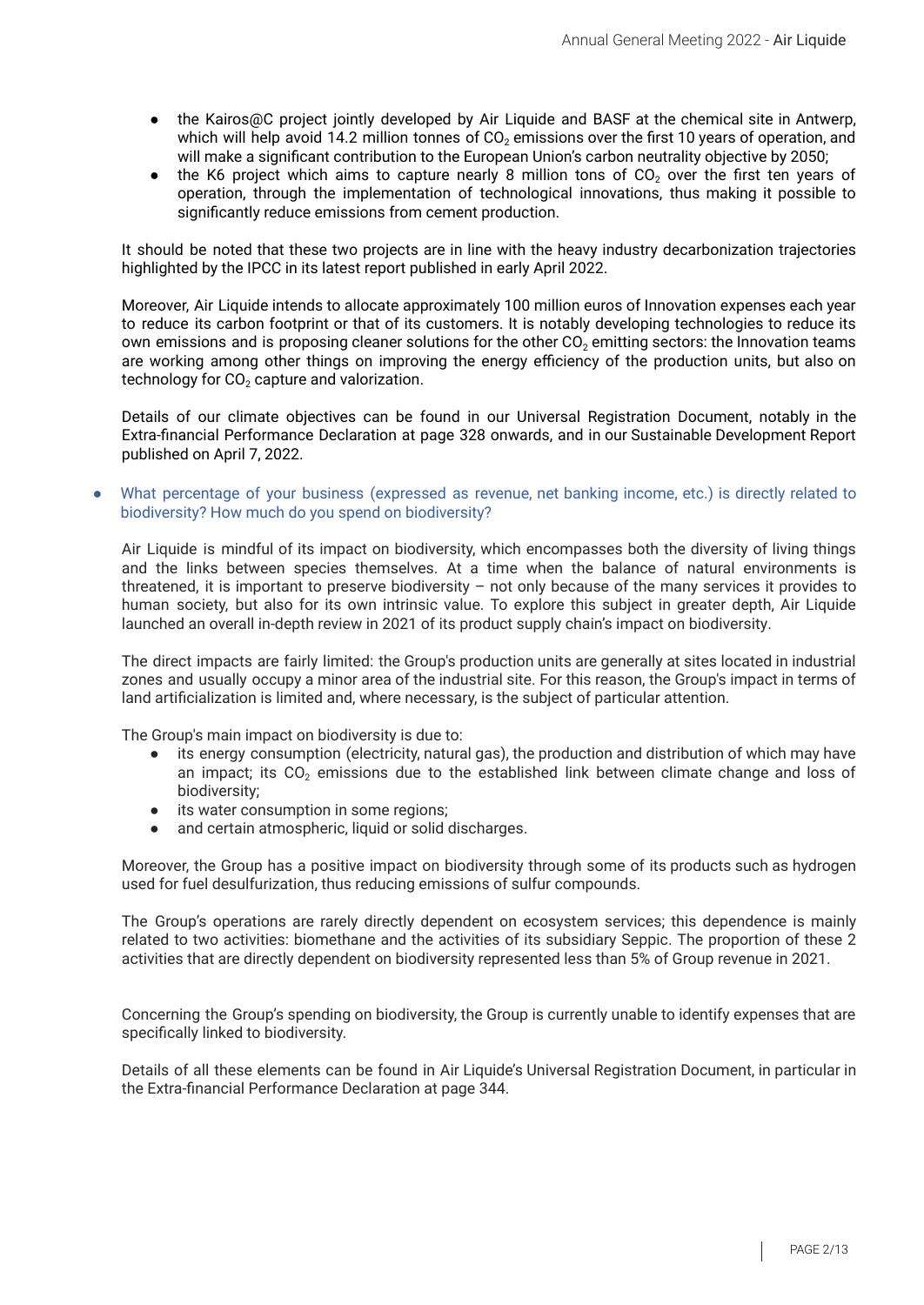● List the strategic natural resources that are required for your business and/or that of your customers (water, energy, raw materials, etc.)? How do you assess and calculate the impact of a scarcity of such resources on your business models? What actions are you putting in place to address procurement problems and to take advantage of opportunities to develop "circular business models"? What are your objectives in this regard?

Electricity and natural gas are the main raw materials used by production units, and it should be noted that almost 85% of Air Liquide's large production units are Air Separation Units, which consume almost exclusively electrical energy. The Group's other two main energy consuming activities are hydrogen production and cogeneration.

In terms of actions to address procurement problems, Group subsidiaries secure the energy sourcing through medium to long-term supply commitments and competitive bidding scenarios with local suppliers, with the objective of achieving the most reliable and competitive energy costs, with a low-carbon footprint, available on the market. These activities are subject to the supervision of a Group risk management committee that reviews the energy sourcing strategies of the entities, examines the most significant commitments and ensures the proper implementation of the climate objectives. The rapid increase in our use of renewable or low-carbon energy is one of the drivers of the Group's decarbonization plan.

The Group also depends on water for its activities. Its water consumption is related to the loss of water by evaporation in the process of cooling rotating machines, particularly for the production of air gases, or its use as a raw material for products such as hydrogen. Air Liquide pays particular attention to water management, especially in areas of water stress. To manage the risks associated with water withdrawal and use, as well as the quality of the water returned to ecosystems, a water management policy was published. Group objectives in terms of water management have also been defined.

Details of all these elements can be found in Air Liquide's Universal Registration Document, in particular in the Extra-financial Performance Declaration at page 341.

In terms of actions to take advantage of opportunities to develop "circular business models", a good example of Air Liquide's contribution to the development of a circular economy is represented by our biomethane activity. Through its technologies and skills along the whole biomethane value chain, Air Liquide purifies biogas from the fermentation of organic and agricultural wastes to obtain biomethane. Such biogas can be used locally to cover the needs of the agricultural operation for example, or can be injected into the domestic grid or liquefied for transportation, storage and distribution as a clean alternative fuel or as an industrial fuel, or for the production of low-carbon hydrogen.

#### **2. Questions from Trusteam Finance (Climate Action 100+)**

- Net Zero commitment and Scope 3:
	- Does Air Liquide Net Zero ambition cover the most relevant Scope 3 GHG emissions categories ?
	- What is the breakdown of your scope 3 Category 11 between end sectors ?
	- What part of sold CO2/N2O are emitted during use ?

In March 2021, Air Liquide announced its ambition to reach carbon neutrality by 2050, in order to help reach carbon neutrality on a global scale, which is the objective stated by the IPCC in order to make it possible to keep the rise in temperatures under 1.5°C at the end of the 21 st century. **This carbon neutrality ambition must be understood as applying throughout the whole of Air Liquide's value chain**, and therefore cover not only direct Group emissions ("Scope 1"), but also indirect emissions relating to energy supplies ("Scope 2") and the **main items of indirect emissions covered by "Scope 3"**.

2021 emissions reported in Scope 3 category 11 "use of sold products" correspond to 9.2 MtCO<sub>2</sub>e, i.e. **~40% of Scope 3 emissions** and ~15% of cumulative Scope 1+2+3 emissions.

This sets the Group apart from other companies where this emission item is linked to the main products **and may represent more than 90% of the total carbon footprint**.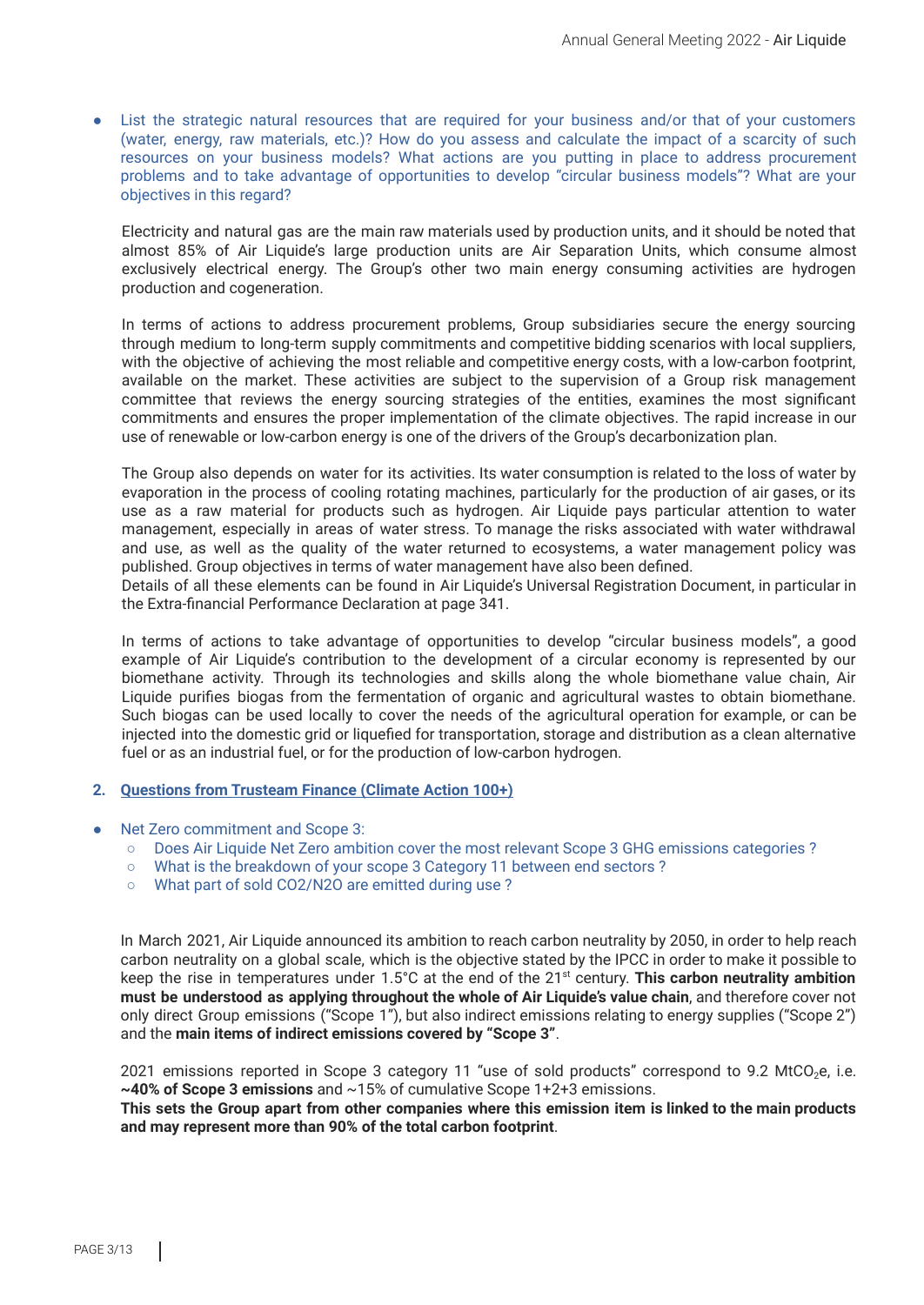These Scope 3 category 11 emissions correspond to products that represent **less than 5% of the Group's 2021 revenue**. These products are themselves greenhouse gases:

- **CO**<sub>2</sub>, used mainly in the **food and beverage** market (3.6 MtCO<sub>2</sub>e in 2021),
- **N<sub>2</sub>O**, used mainly in the **food and healthcare industry** (5.6 MtCO<sub>2</sub>e in 2021).

In 2021, for CO<sub>2</sub> reporting purposes, Air Liquide **conservatively** considered that all CO<sub>2</sub> and N<sub>2</sub>O volumes were emitted back into the atmosphere after use and that biogenic CO<sub>2</sub> should be accounted for. This approach will be further refined in order to ensure that the sources and applications served are taken into account, some of which do not lead to the re-emission of products.

**Over 80% of the CO<sup>2</sup> sold by the Group** comes from sources where the CO<sup>2</sup> is a **by-product of an existing process and would therefore have been released to the atmosphere. This CO<sub>2</sub> is purchased by Air Liquide,** purified and distributed by the Group for other uses. Moreover, the share of biogenic CO<sub>2</sub> - from which carbon has been captured by biomass - is increasing and represents 15% of the  $CO<sub>2</sub>$  sold by the Group in 2021.

Concerning N2O, whose main applications are in healthcare (as an anaesthetic) and the food industry (as a foaming agent/propellant in whipped cream), there are as yet no known good alternatives. Research on the subject is rapidly expanding - for example, the replacement of  $N<sub>2</sub>O$  by xenon in healthcare – and the Group is actively involved with its customers to this end, and remains committed to finding environmentally friendly alternatives.

Fluorinated gases, one of the main markets for which is electronics, are generally not re-released but are destroyed by Air Liquide's customers at the end of the process. Given the lack of any clear methodology, and the marginal contribution to Group revenue, these emissions have not been reported in Scope 3 for the time being. That said, the Group is actively committed to finding and industrializing alternatives to these fluorinated gases, having successfully introduced two new molecules with very low GWP into the semiconductor industry over the past 5 years with its enScribe product family.

#### Decarbonation pathway:

#### ○ Will Air Liquide commit to use and produce fully emissions neutral feedstock in its production and operating sites by 2050 at the latest?

The main raw materials used by the Air Liquide Group are electricity (over 85% of the production assets are electric) for air separation and natural gas for hydrogen and carbon monoxide production.

The Group's neutrality ambition is part of a broader vision to achieve carbon neutrality for the entire industry. With this in mind, the decarbonization of the electricity sector should be completed between 2040 and 2050 (in line, for example, with the recommendations of the Science Based Targets initiative for the electricity sector), enabling Air Liquide to use decarbonized electricity. Without delay, Air Liquide is already proactive in negotiating contracts for the supply of carbon-free electricity.

Moreover, another major lever for decarbonizing our assets is the electrification of processes that are not yet electrified, such as the large-scale roll-out of water electrolysis for hydrogen production. This also means that the electricity sector has to be totally decarbonized.

#### **Achieving our carbon neutrality objective in 2050 will require the use of carbon-free raw materials.**

#### ○ When will Air Liquide publish its investment plans for grey, blue, and green hydrogen?

At its Sustainability Day in March 2021, Air Liquide announced its ambition to invest around 8 billion euros by 2035 to support low-carbon and renewable hydrogen markets, 50% covering the primary production of molecules and  $CO<sub>2</sub>$  capture and 50% in the hydrogen logistics sector. Air Liquide also announced its ambition to develop 3 GW of electrolysis for hydrogen production between now and 2030.

Moreover, as announced in March 2022 in the new strategic plan, 16 billion euros will be invested by the Group over the period 2022-2025 of which 50% for Energy Transition.

Accordingly, a number of investment projects were announced in 2021, two of which were selected for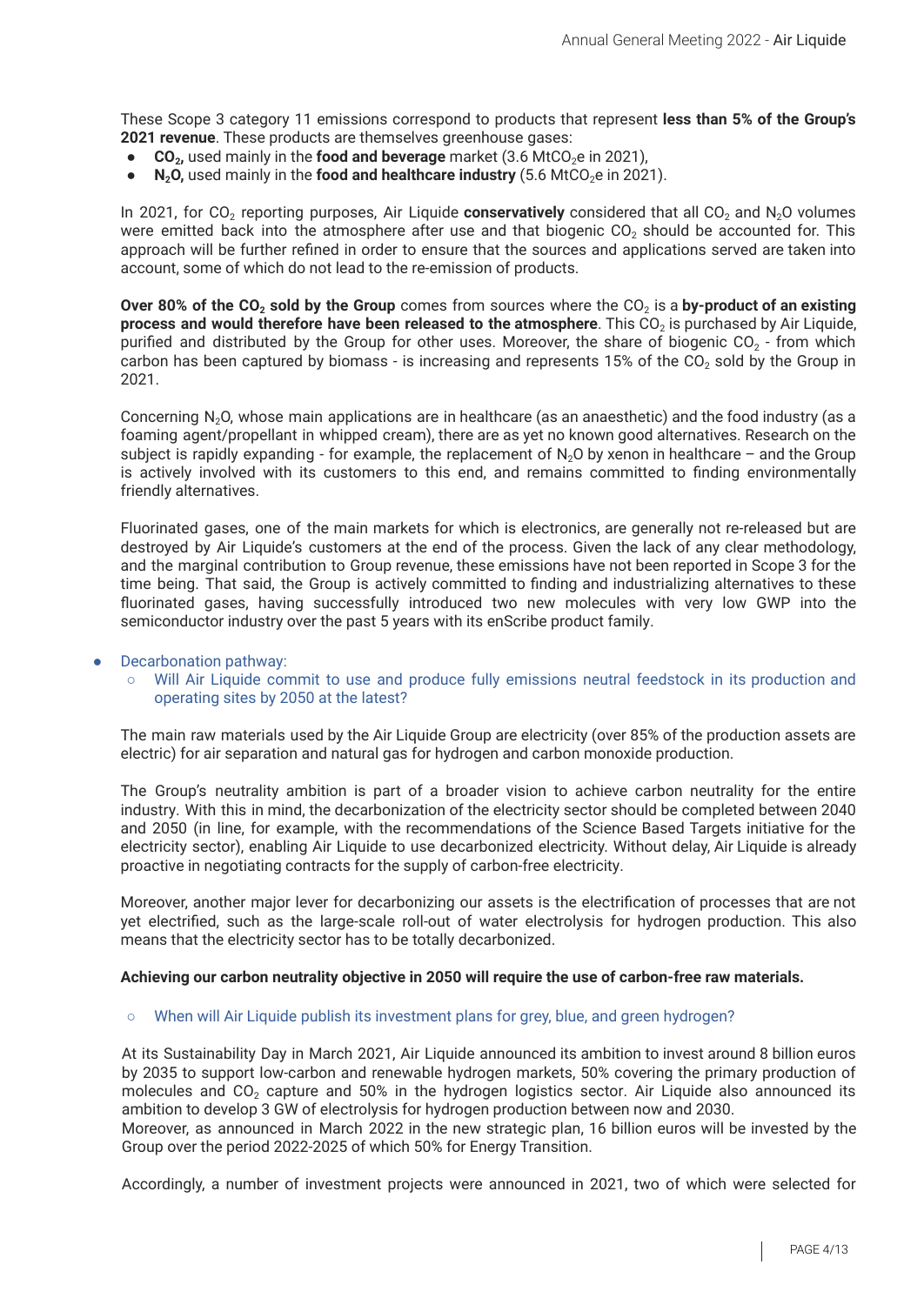grants by the European Innovation Fund:

- the Kairos@C project jointly developed by Air Liquide and BASF at the chemical site in Antwerp, which will help avoid 14.2 million tonnes of  $CO<sub>2</sub>$  emissions over the first 10 years of operation, and will make a significant contribution to the European Union's carbon neutrality objective by 2050;
- the K6 project which aims to capture nearly 8 million tonnes of  $CO<sub>2</sub>$  over the first ten years of operation, through the implementation of technological innovations, thus making it possible to significantly reduce cement production emissions.

It should be noted that these two projects are in line with the heavy industry decarbonization trajectories highlighted by the IPCC in its latest report published in early April 2022.

Moreover, Air Liquide will continue to allocate approximately 100 million euros of Innovation expenses each year to reduce its carbon footprint or that of its customers. It is notably developing technologies to reduce its own emissions and is proposing cleaner solutions for the other  $CO<sub>2</sub>$  emitting sectors: the Innovation teams are working among other things on improving the energy efficiency of the production units, but also on technology for  $CO<sub>2</sub>$  capture and valorization.

Details of our climate objectives can be found in our Universal Registration Document, in particular in the Extra-financial Performance Declaration at page 328 onwards, and in our Sustainable Development Report published on April 7, 2022.

#### Capex Alignment:

- Does Air Liquide commit to align its capital expenditure plans with your long-term GHG reduction target?
- Does Air Liquide plan to phase out planned expenditure in unabated carbon intensive assets or products?

Air Liquide committed in 2018 and then in March 2021 to a decarbonization trajectory for its activities:

- Neutrality in 2050,
- Reduction of -33% in  $CO<sub>2</sub>$  emissions in absolute terms compared to the 2020 baseline,
- $\bullet$  Start of a reduction in Scope 1 and 2 CO<sub>2</sub> emissions in absolute terms around 2025.

**According to Air Liquide's business model, business growth requires investment in new production units. Consequently, the achievement of our decarbonization objectives will necessarily involve aligning our investment plans with this trajectory.**

In order to manage this trajectory at Group level, Air Liquide has, since 2021, allocated a Carbon budget to the various regions. Monitoring of the volume of  $CO<sub>2</sub>$  emissions from new projects has been implemented and integrated into the Group's investment project selection process. **This management thus ensures that all new investments are in line with the Group's carbon neutrality trajectory and in line with the shorter-term objectives, and it excludes any projects that are not in line with the trajectory**.

### II. TAXATION - LOBBYING

#### **3. Questions from Trusteam Finance (Climate Action 100 +)**

- Lobbying on Climate change:
	- Will Air Liquide commit to conduct all of its lobbying activities in line with the goals of the Paris agreement?

Yes, it is already the case: all lobbying activities are in line with the Group's strategy which is committing to carbon neutrality.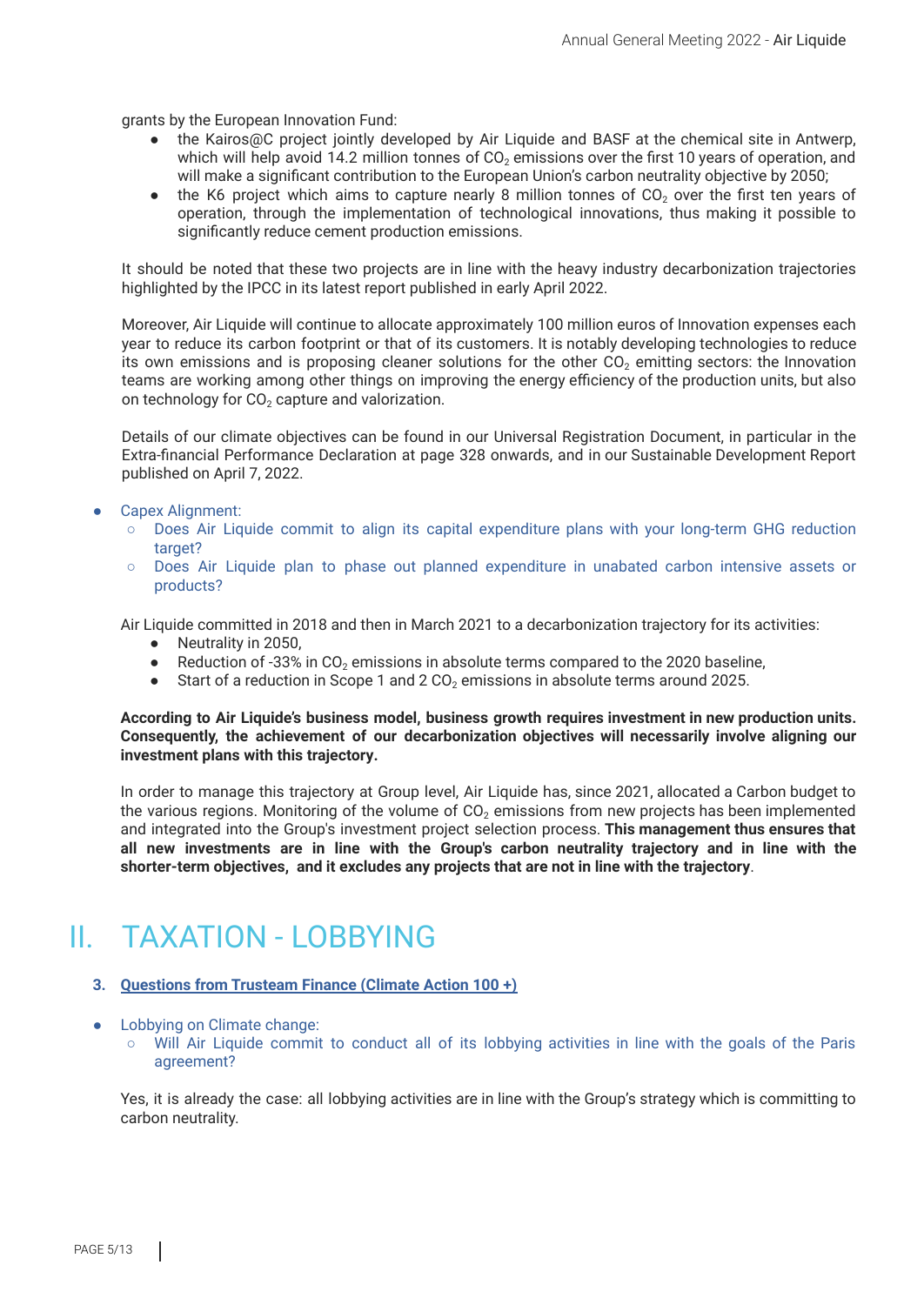○ Will Air Liquide commit to ensure that the trade associations the company is a member of lobby in line with the goals of the Paris Agreement?

Yes, we are carrying out for the main trade association where we are active, reviews of trade associations positions regarding the Paris agreement, and we will publish a synthetic overview of our survey for the associations where we are the most active in Europe and in the US.

#### ○ Will Air Liquide publish a Review of Climate Lobbying, including a list of at least the 15 most important associations?

Yes, we will extend the publication of the list of the main business associations (already mentioned in our charter on Engagement with Public Stakeholders) where we are active in the field of energy transition, and will publish by the end of 2022 a synthesis of our analysis of their positions, as mentioned above.

#### **Paris Aligned Accounts:**

Will Air Liquide publish additional relevant climate-related assumptions or estimates used in the preparation of your financial statements ?

Air Liquide has existing industrial scale **carbon capture** technologies and continues to announce additional investments in this more temporary solution for its existing internal production facilities, which contributes to increase the life of our hydrogen plants. In addition, for new hydrogen production plants, Air Liquide is accelerating its **investments in electrolyzers** for the production of green hydrogen. The air separation **process is, in turn, already electrified** and Air Liquide **is progressively switching to renewable electricity** as noted by the several signings of renewable energy PPAs announced over the last few months.

**Climate risks are therefore fully integrated into business development criteria, and asset depreciation rules limit obsolescence risks, avoiding the need for specific provisions.**

Air Liquide's consolidated financial statements of the Group are prepared in accordance with IFRS as endorsed by the European Union and which do not require disclosure of climate-related assumptions or estimates in the financial statements.

The Group does, however, take the Climate risk and its potential impacts into consideration when preparing its financial statements, the main risk identified by the Group being that linked to greenhouse gas emissions.

The costs incurred for measures related to gas emissions are already taken into account in investment decisions and in the running costs of the Group's plants. These costs are passed on to most of the Large Industries' customers in accordance with the terms of the contract.

As indicated in the Group's Accounting Principles, the preparation of the financial statements requires Air Liquide to make certain estimates and assumptions when preparing the financial statements, notably with regard to climate-related risks.

More specifically, **note 32 of the 2021 URD, page 287, "Climate risks consideration"**, clearly states that **"the potential impacts** on the Financial Statements of the Group's sustainable development objectives, published in March 2021 and in the process of being deployed, **have been studied**. **No significant impact has been identified**, either on the useful life or on the value of the assets, on the client portfolio or on the cash flows generated by existing activities or on provisions for risks and charges. The decarbonization objectives can be achieved in particular by adapting existing assets or by meeting new capacity needs for the use of innovative technologies that are already controlled by the Group."

#### How are these assumptions, such as the carbon prices used for investment decisions and plant costs, consistent with an accelerating decarbonization in line with the Paris Agreement ?

The vast majority of the Group's investments are based on a long-term contract signed with a customer. As stated at page 40 of the 2021 URD, for all its projects, for all geographies, Air Liquide includes a carbon price in its investment decision process. A sensitivity study is performed with a reference price of 50 euros per tonne of CO<sub>2</sub>, the local current price and a high value of at least 100 euros per tonne, chosen according to the geography and the context. The study allows to assess the economic cost of greenhouse gas emissions and consequences on the project, even in the case of strong carbon price increase on the long term. The analysis of investments with this internal carbon price ensures the robustness and sustainability of the customer project, **the CO<sup>2</sup> cost being contractually invoiced to the client**.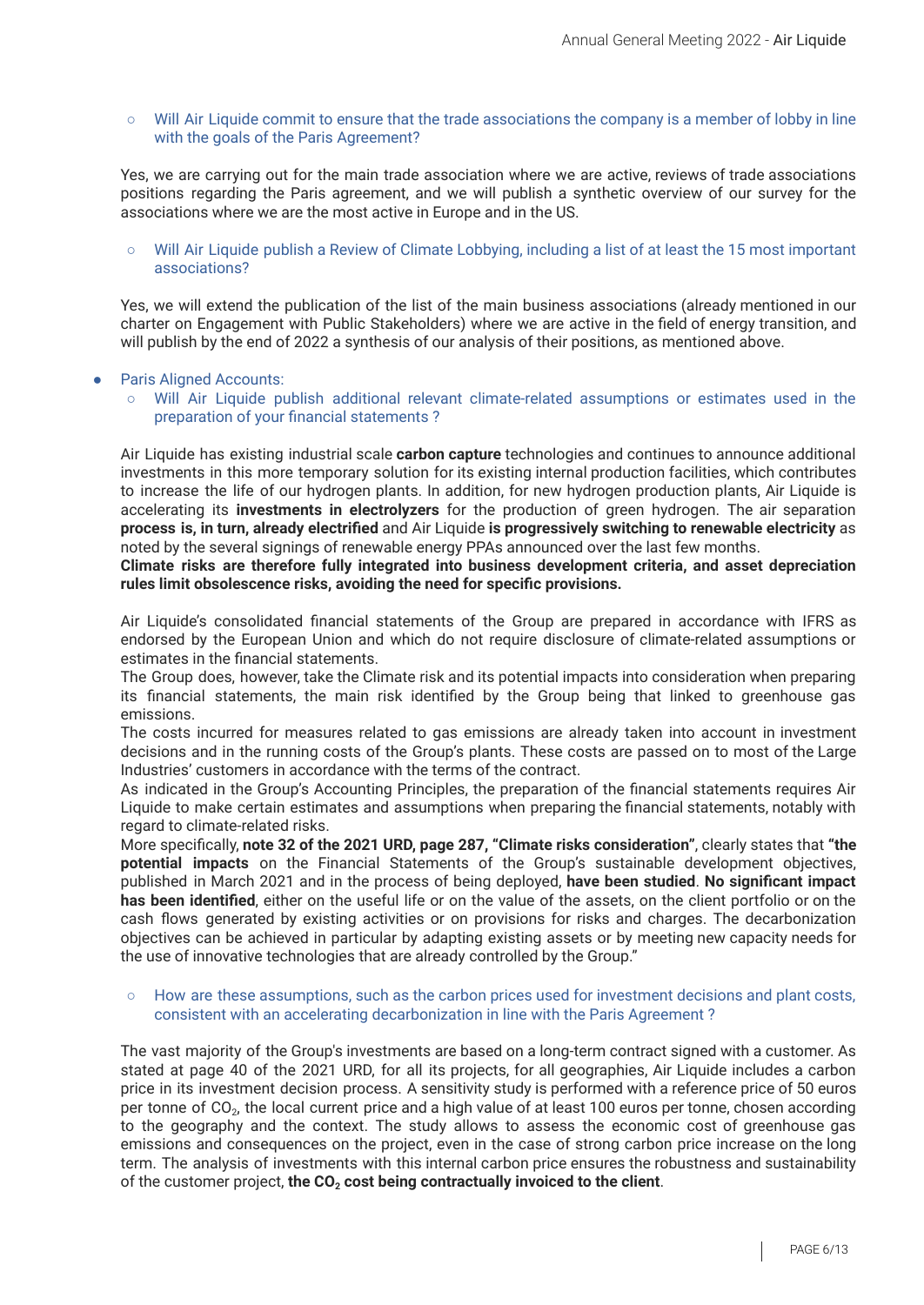This analysis also makes it possible to validate the relevance and viability of the investment solution planned by Air Liquide and to propose low-carbon technological solutions, whenever possible.

An increase in the **price of CO<sup>2</sup> above €100 per tonne is consistent with an acceleration of the decarbonization of assets invested in by Air Liquide for its customers. Since the cost of CO<sub>2</sub> is** contractually passed through to the customer, the customer must choose between paying the carbon tax or being supplied with decarbonized gas. Consequently, the higher the price of CO<sub>2</sub>, the more attractive it is for the customer to accept a higher gas price, thus enabling Air Liquide to invest in a  $CO<sub>2</sub>$  capture unit (on an existing production unit) or to invest in a new low-carbon technology gas production unit. We consider that, in the industrial phase, the price of  $CO<sub>2</sub>$  capture on existing assets will be less than  $\epsilon$ 100 per tonne. Accordingly, a very high CO<sub>2</sub> price, in line with the Paris Agreements, does not in fact increase the risk for **Group assets but, on the contrary, reduces it**.

Moreover, **the Group's investment projects are evaluated and selected considering their contribution to** the Group CO<sub>2</sub> emissions trajectory, the objective being carbon neutrality in 2050 in line with the Paris **Agreements**. Intermediary objectives have been adopted by the Group for 2025 and 2035, aimed at a reduction in  $CO<sub>2</sub>$  emissions in absolute value (2021 URD page 40).

#### **4. Questions from the** *Forum pour l'Investissement Responsable*

Do you publish a charter detailing your fiscal responsibility commitments? If so, how is this fiscal responsibility more broadly integrated within your social responsibility? Is this charter reviewed and approved by the board? Do you produce an annual fiscal responsibility report on the application of the charter's principles? Does this report include details of taxes paid country by country?

The Group publishes a tax Charter which is available in the Universal Registration Document approved by the Board (at pages 84 and 85). This is fully in line with the Group's social responsibility commitments. Air Liquide's French companies have been selected to be part of the Business Partnership Service programme implemented by the French tax authorities within the framework of the Relationship of Trust.

The Group does not publish a fiscal responsibility report, but the Audit Committee receives an update once a year. The Group prepares a fiscal report for the French tax authorities of taxes paid by country but this is not published.

 $\bullet$  Do you publish a responsible lobbying<sup>1</sup> charter? Are you members of any professional associations that take controversial positions in terms of public interest? If so, what actions are you taking to change the positions of these associations? What consolidated human and financial resources (i.e. across the whole of your geographical area) do you allocate to interest representation?

Since 2020, the Group has consolidated its internal organization within the European and International Affairs Department in order to ensure that the messages conveyed by Air Liquide to the public authorities are in line with its own sustainable development objectives. At present, ten or so individuals work in Paris and Brussels to promote these interactions with the public authorities.

A responsible lobbying charter was published on the Group's web site at the end of 2021 ([engagement](https://www.airliquide.com/sustainable-development/engagement-public-stakeholders) with public [stakeholders\)](https://www.airliquide.com/sustainable-development/engagement-public-stakeholders) which provides details concerning the manner in which the Air Liquide Group conducts its actions in order to contribute to public debate in areas where the Group has a legitimate interest.

This also involves reinforcing the governance of our participations within professional associations in order to ensure actively that they are aligned with our own sustainable development objectives and, in particular, our carbon neutrality trajectory in line with the Paris Agreement.

<sup>1</sup> "Lobbying - or interest representation - plays an increasing role in public decision-making. The organizations concerned (companies, professional organizations, associations and public sector entities, etc.) devote considerable time and resources to lobbying. When it is conducted with integrity and its use is made clear and transparent, lobbying can play a positive role and can help to provide public decision-makers with elements of analysis to inform their thinking. On the other hand, unregulated lobbying can lead to abusive practices that result in decisions that serve private interests rather than the general interest." (Transparency International)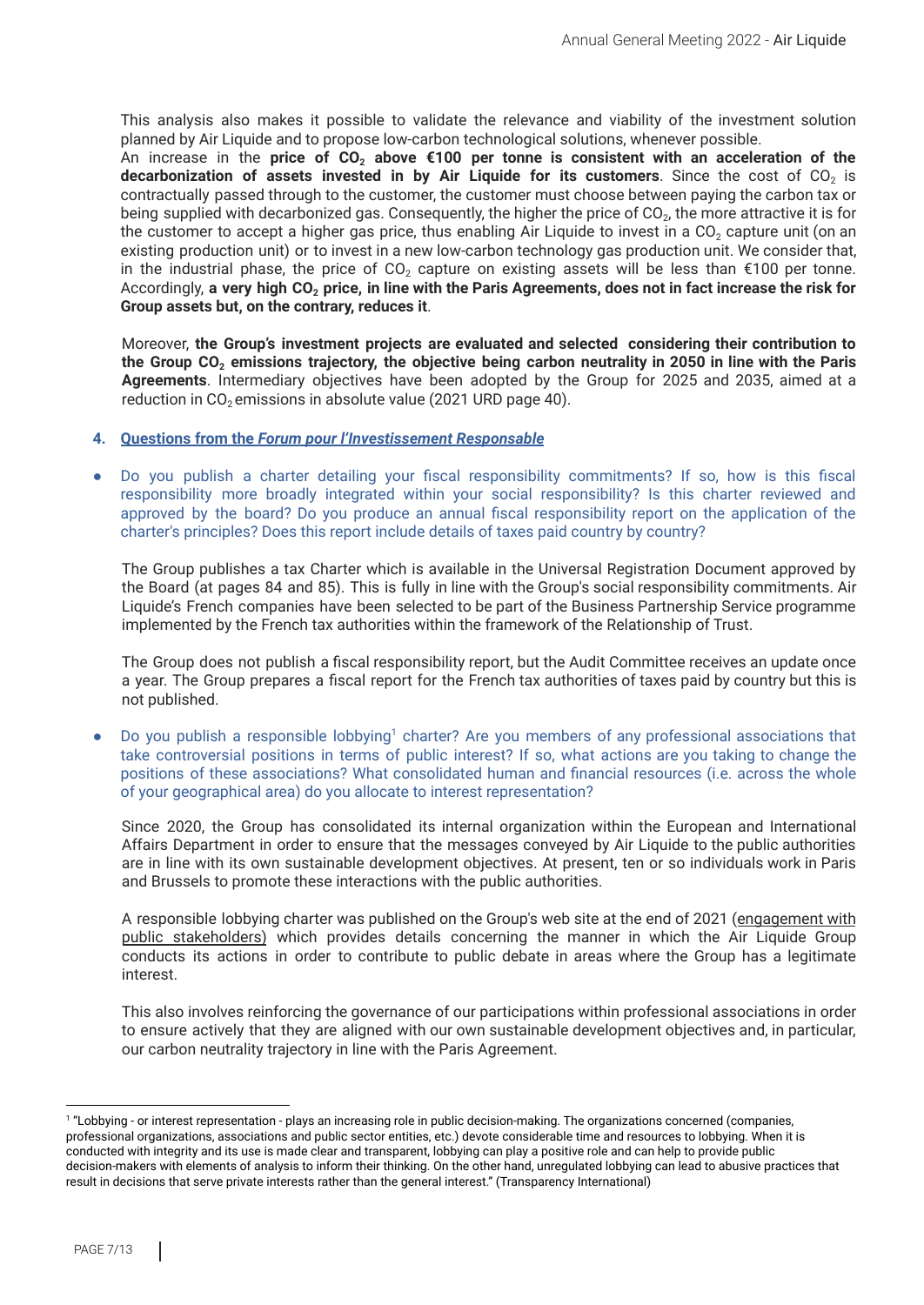The Group plans to gradually extend these analyses in 2022 and to publish a summary report on the main associations to which the Group actively contributes, specifying where appropriate the actions taken when we consider that the position adopted by certain associations is not consistent with our own carbon neutrality objectives.

How does your Group involve its social partners - at local and global levels - in the various stages of the development, evolution and implementation of its vigilance plan? What resources does the Group offer them in order to carry out this task? How are the social partners involved in reporting on the effective implementation of this vigilance plan?

The Group has more than 70 Social and Economic Councils (SEC) with more than 700 elected representatives within its activities in France. In addition, Air Liquide has a France Group Committee and a European Works Council. These bodies enable Air Liquide to pursue pragmatic social dialogue that is tailored to each organization/entity by finding the right balance between:

‒ a major social, economic and strategic dialogue at the central level, and

‒ a close social dialogue at the local level.

L'Air Liquide SA's SEC is supported by a Socio-Economic and Environmental Commission (SEEC) that was expanded in 2021 after the signing of a framework agreement that incorporated broader environmental and extra-financial issues. The SEEC is composed of eleven members who are informed about the strategy, the economic and financial situation, the social policy and the environmental and extra-financial issues. The SEEC proposes discussions on these topics to the SEC. In particular, in the areas of gender equality, disability, health and social security, the SEC is regularly consulted within the framework of its social policy.

During the first half of 2022, the SEEC members benefited from a training course on extra-financial issues, notably including the duty of vigilance.

In order to involve employee representatives in the preparation of the Vigilance Plan, more extensive discussions were held in 2022. In March 2022, a detailed presentation of the newly published Vigilance Plan was made to the SEEC. It was suggested that this Commission continue its discussions and, in particular, that it be involved in identifying and assessing risks to persons and to the environment.

In order to increase the number of employee representatives in French subsidiaries, it is intended that presentations and discussions concerning the Vigilance Plan will be held at several SEC throughout 2022.

At European level, a presentation of the Vigilance Plan to the European Group Committee is planned for the fourth quarter of 2022.

The employee representative bodies in France were consulted prior to the extension of access to the EthiCall whistleblowing system, at the end of 2021, to include all internal and external stakeholders, in addition to the employees and external personnel who work at Air Liquide's sites.

The Vigilance Plan, which is published in the Universal Registration Document as well as separately in a document entitled "Air Liquide and its Vigilance Plan" available on the internet company site, describes the measures implemented worldwide within the Group.

Moreover, the Environment and Society Committee is one of the Board of Directors' specialist Committees focusing on societal and environmental responsibility issues which includes a Director representing the employees. This Committee supervises the roll-out of the Vigilance Plan, which was presented to it at two meetings in 2021.

### III. HUMAN RESOURCES

#### **5. Questions from the** *Forum pour l'Investissement Responsable*

● What proportion of your corporate officers and employees (classified by type) are concerned by the inclusion of environmental and social (E&S) criteria in the determination of their variable remuneration (bonus, long-term remuneration, profit-sharing, etc.)?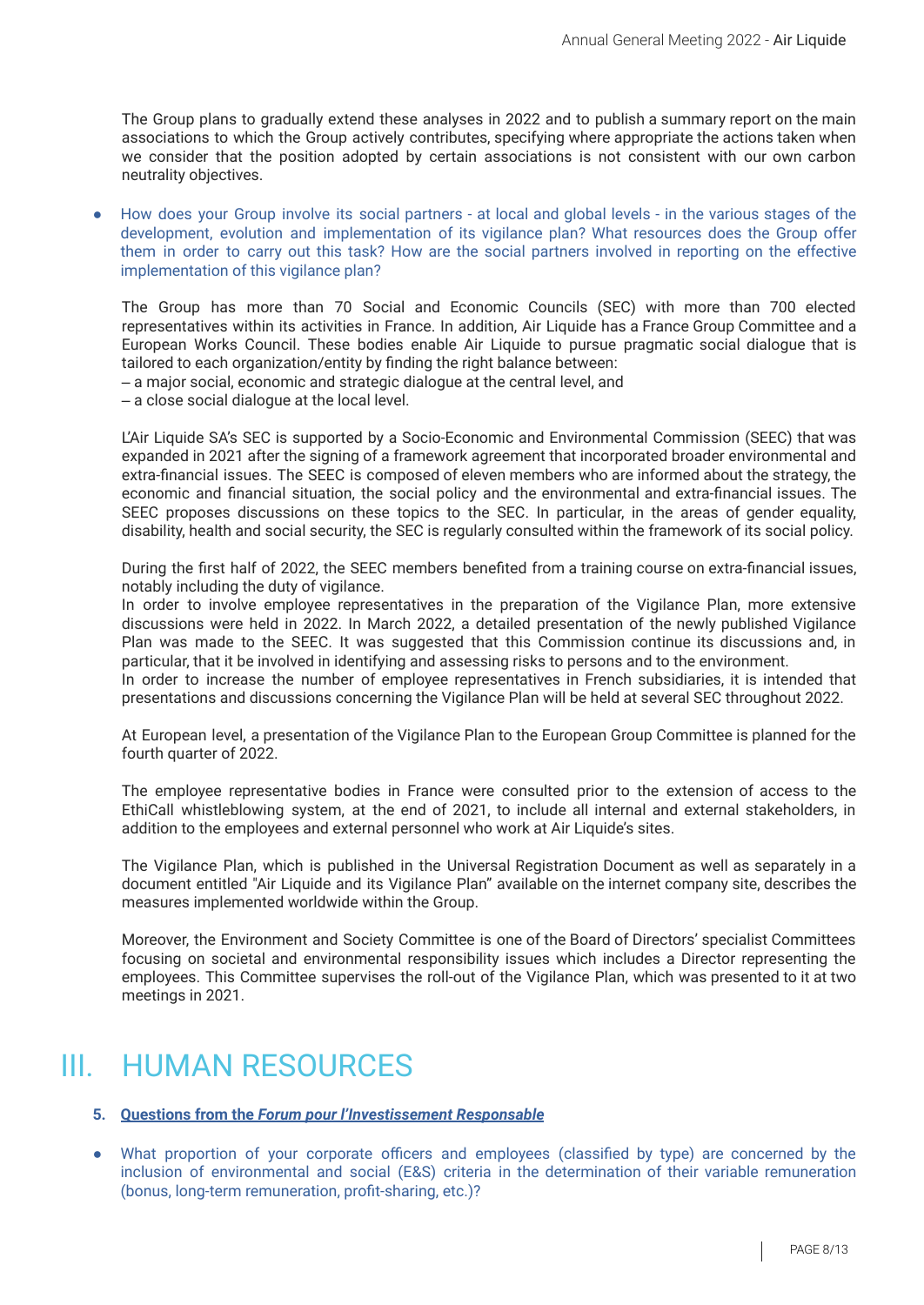Which governance bodies are responsible for the selection and approval of these E&S criteria? How do they ensure that these criteria are relevant, provide sufficient incentives and are consistent with the objectives to be achieved in order to successfully implement the group's environmental and social strategy? (Please specify the non-financial criteria used for corporate officers and for employees).

The executive officers, as well as the categories of employees described below, are concerned by the integration of environmental and social (E&S) criteria in the determination of their variable remuneration (bonus, long-term remuneration):

#### **A/ Executive officers : 100% 2**

The executive officers are:

- the Chairman and Chief Executive Officer up until May 2022
- the Chief Executive Officer with effect from June 2022.

Bonus: Part of the executive officers' annual variable remuneration is linked to an E&S criterion, concerning a proportion of 10% of the total target remuneration.

These criteria are completely in line with the Group's environmental and social strategy. The performance evaluation is analyzed by the Remuneration Committee, and then submitted for decision to the Board of directors and presented to the ex post vote of the General Meeting. The 2021 objectives and the assessment of their achievement are contained at pages 173 to 175 of the Universal Registration Document.

For 2022, as stated in the remuneration policy submitted to the General Meeting (pages 203 to 208 of the 2021 Universal Registration Document), the E&S criterion takes into account:

- Safety and reliability: continue efforts to improve safety (lost-time accident frequency rates, road traffic accidents and job-related accidents),
- Roll-out of the action plans relating to the Group's new sustainable development objectives; progress made concerning the various key indicators and harmonization with the 2025 trajectory for these new objectives.

Long-Term Remuneration (performance shares):

The executive officers benefit, to the extent of the IFRS amount determined by the remuneration policy adopted by the General Meeting, from Long-Term Remuneration plans, which also concern over 2,000 Group employees. The number of LTI granted depends on performance conditions which have, since the 2020 plans, incorporated a 10% criterion linked to the Group's Climate commitments (the reduction in the Group's carbon intensity for the 2020 and 2021 plans in line with the Climate objectives announced in 2018) and, with effect from the 2022 plans, a reduction in  $CO<sub>2</sub>$  emissions in absolute terms in line with the climate Objectives announced by the Group on March 23, 2021.

Accordingly, the environmental and societal criteria used to assess the executive officers' short and long-term remuneration are systematically aligned with the Group's ambitious ESG objectives.

#### **B/ Employees who receive variable remuneration:**

Bonus: 100% of Executives (approximately 400 top managers spread across all regions) share the same variable remuneration system, 15% of which is linked to E&S criteria: **Safety** and the local application of the Group's **ESG objectives**, announced in March 2021 (reduction in carbon emissions, diversity (gender, nationality) and roll-out of the Group's common basis of care coverage).

60% of other Group employees receive variable remuneration (including the Managers & Professionals, who represent 44% of the Group's workforce) which incorporates at least safety, as well as E&S criteria relevant to their scope.

Long-Term Remuneration (performance shares): Over 2,000 employees, including the Executives, are members of the Long Term Incentive Plans which include the criterion related to Climate commitments as described above (identical to the criterion for the executive officers).

<sup>&</sup>lt;sup>2</sup> The Chairman of the Board of Directors (within the framework of the separate governance structure implemented beginning on June 1, 2022) does not receive any variable or long-term remuneration.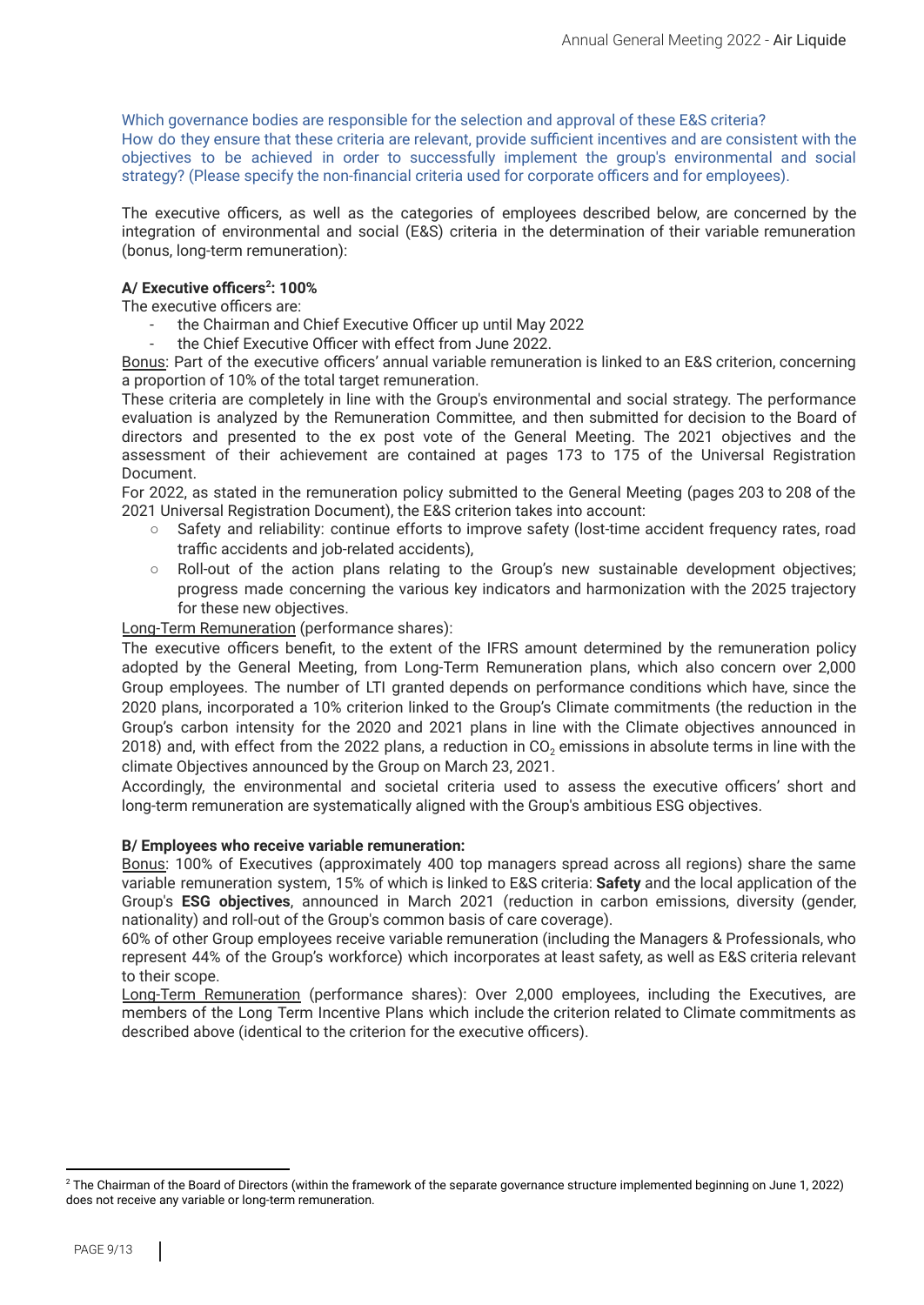● What lessons have you learned from the new ways of organizing work linked to the Covid-19 pandemic (remote working, digital communication methods, greater flexibility, etc.) that have been implemented at your company in terms of their impact on working conditions? How does your Human Resources strategy currently integrate these new organizational methods? What social dialogue has been conducted on this topic (agreements, joint reflection on the future of work, etc.) across all your business lines and geographic locations?

The development of remote working has led to increased use of digital tools to ensure business continuity. Within the context of changes to organizational models, which were accelerated by the Covid-19 pandemic, the Group launched a global project in 2020 called "Next Normal" to support this shift in working methods. Within this project, the entities can provide their employees with:

- a new framework including team management;
- a supervised remote working policy, of up to 2 days remote working per week;
- reorganization of workspaces:
- a framework for reexamining interactions with customers and patients.

To facilitate the deployment of the project, a team within the Human Resources department developed a reference guide in 2021. First shared with managers, it helps the entities to set up new working methods based on the initial global experience. Working groups were then organized with employees in the entities to validate the commitments.

Management of the health crisis was very widely discussed with employee representatives in 2020 and 2021. Continuous and strengthened social dialogue was conducted with bodies such as the Social and Economic Council (SEC), the Group Committee, the European Committee and the health, safety and working conditions commissions (HSWCC) of the various entities. In particular, a new framework for work organization was defined based on a vision of what it will be in the future. This vision is linked to the "Next Normal" project and was the framework for the negotiation of remote working agreements at many Group companies. As a result of around thirty such agreements or charters in France, more employees are able to spend more time working from home with no disruption to working relationships.

Since 2021, the annual employee engagement survey worldwide has included questions on the impact of the health crisis in order to provide appropriate and timely responses.

Do you have a definition of a "decent wage" which is not simply limited to the local statutory minimum wage? If so, which? How does your company guarantee that its employees (and also the employees of its suppliers) receive a decent wage?

Air Liquide shares the principles enshrined in the ILO (International Labor Organization) Declaration on Fundamental Principles and Rights at Work and is a signatory to the United Nations Global Compact. The state of the local market, local minima, the Group's pay equity and current legislation are fundamental considerations for the employee remuneration policy. This policy is based on three criteria: the position held, the degree of responsibility and performance. The remuneration may also include benefits such as death and disability cover, health insurance, profit-sharing or work-life balance solutions that vary from country to country. As part of the sustainability objectives announced in March 2021, Air Liquide's aim is to ACT to build trust by engaging with employees. The Group has therefore committed to offering a common basis of care coverage to all employees by 2025.

This common basis of care coverage guarantees:

- an insurance with a compensation equivalent to one year's salary in the event of death;
- healthcare that includes inpatient and outpatient care;
- a minimum of 14 weeks' paid maternity leave.

Concerning suppliers, Air Liquide rolls out all elements of the sustainable procurement procedure, which notably provides for the evaluation of sustainability-critical suppliers. They are identified based on four criteria:

- Air Liquide's current spend with the supplier;
- the risk relating to the nature of the supplier's activity;
- the risk relating to the country where the supplier carries out its main activities;
- the supplier's dependency on Air Liquide.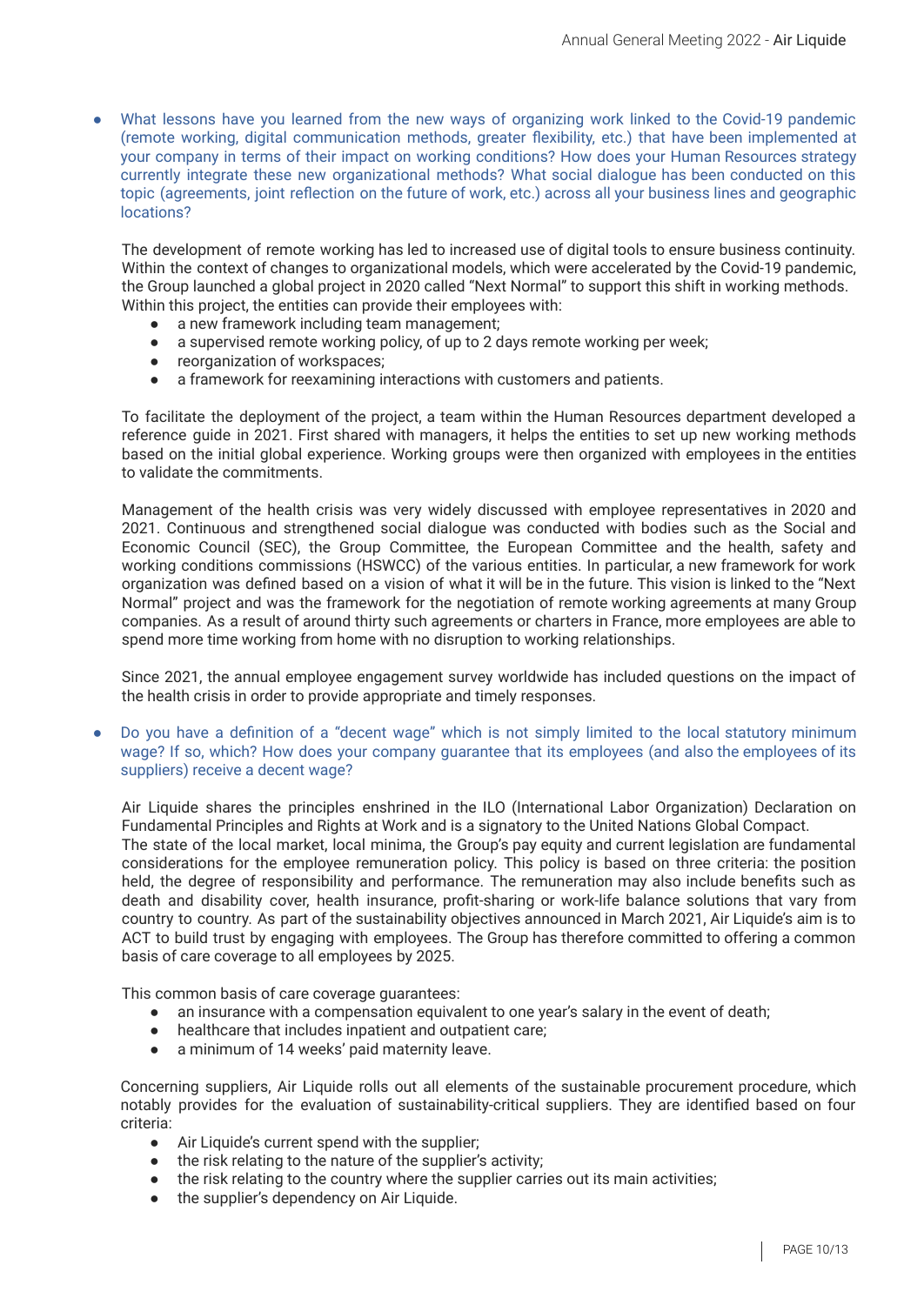Their evaluation is mainly carried out using two kinds of questionnaires, and notably by an external platform specialized in the assessment of CSR performance (EcoVadis) which deploys an online questionnaire based on the ISO 26000 standard. Among the themes covered, social and human rights issues contain questions relating to remuneration.

● France Scope: apart from investments in your company's securities, what proportion of the employee savings funds available to your employees has a responsible label (SRI, Greenfin, CIES or Finansol)? How do you explain the fact that non-responsible funds are still held when there is no difference in profitability and when the Paris market is a leader in this area?

In the other countries where you operate: do your pension and other employee savings schemes also include ESG criteria?

How does the board of directors or supervisory board promote subscription to these types of employee savings funds?

Air Liquide offers its French subsidiaries a **Group Savings Plan** that includes a range of investments through **6 corporate mutual funds** (*FCPE*).

As at 12/31/2021, this Group Savings Plan represented total assets of **441 million euros**. This offer allows employees to invest according to their profile, ranging from **very low risk investments** (money market funds) via diversified funds, and ending with **riskier assets**, that are fully invested in equities.

Air Liquide also provides a **shareholding fund** invested in company securities. This represents around 30% of employee savings.

Several of the funds follow a responsible investment policy:

- the **AL Développement Solidaire** corporate mutual fund is invested as to 5.8% in solidarity funds under the "finansol" label and as to 44.9% in "SRI" label funds;
- the **Rendement Mixte Air Liquide**, **Dynamique Air Liquide Croissance** and **Offensif Air Liquide Expansion** corporate mutual funds are respectively invested in funds with an "SRI" label as to 29.6%, 47% and 88.5%.

On the supervisory boards of the following three funds, **developments are underway to integrate extra-financial ESG** (Environmental, Social and Governance) **criteria** in the management processes and to formalize them in the regulations:

- **the Régulier Air Liquide Développement Solidaire mutual fund** *(under analysis);*
- **the Dynamique AL Croissance mutual fund** *(under analysis);*
- **the Offensif Air Liquide Expansion mutual fund** *(developments validated by the board members, to be implemented soon).*

At that time, the funds will be able to invoke **article 8** of the European **SFDR** regulation, concerning financial products that promote environmental and/or social characteristics, with a **sustainable investment** objective that they are able to report on.

Each of these mutual funds may be awarded an **SRI label** once these operations are completed.

It should be noted that the **Air Liquide Épargne** employee share ownership fund cannot engage in such a process, because of its very nature and management objective. Moreover, the **Natixis ES Monétaire** multi-company money market fund with a recommended three-month investment period, does not have a sustainable investment objective.

## IV. BUSINESS ACTIVITY

#### **6. Questions from Mr. Jean-Baptiste PERRIER**

• The hydrogen business that you are rolling out in Normandy relies on hundreds of millions of euros in subsidies. Can this type of installation be intrinsically profitable without state intervention? Is the risk of a shift in policy towards fewer subsidies taken into account in other projects?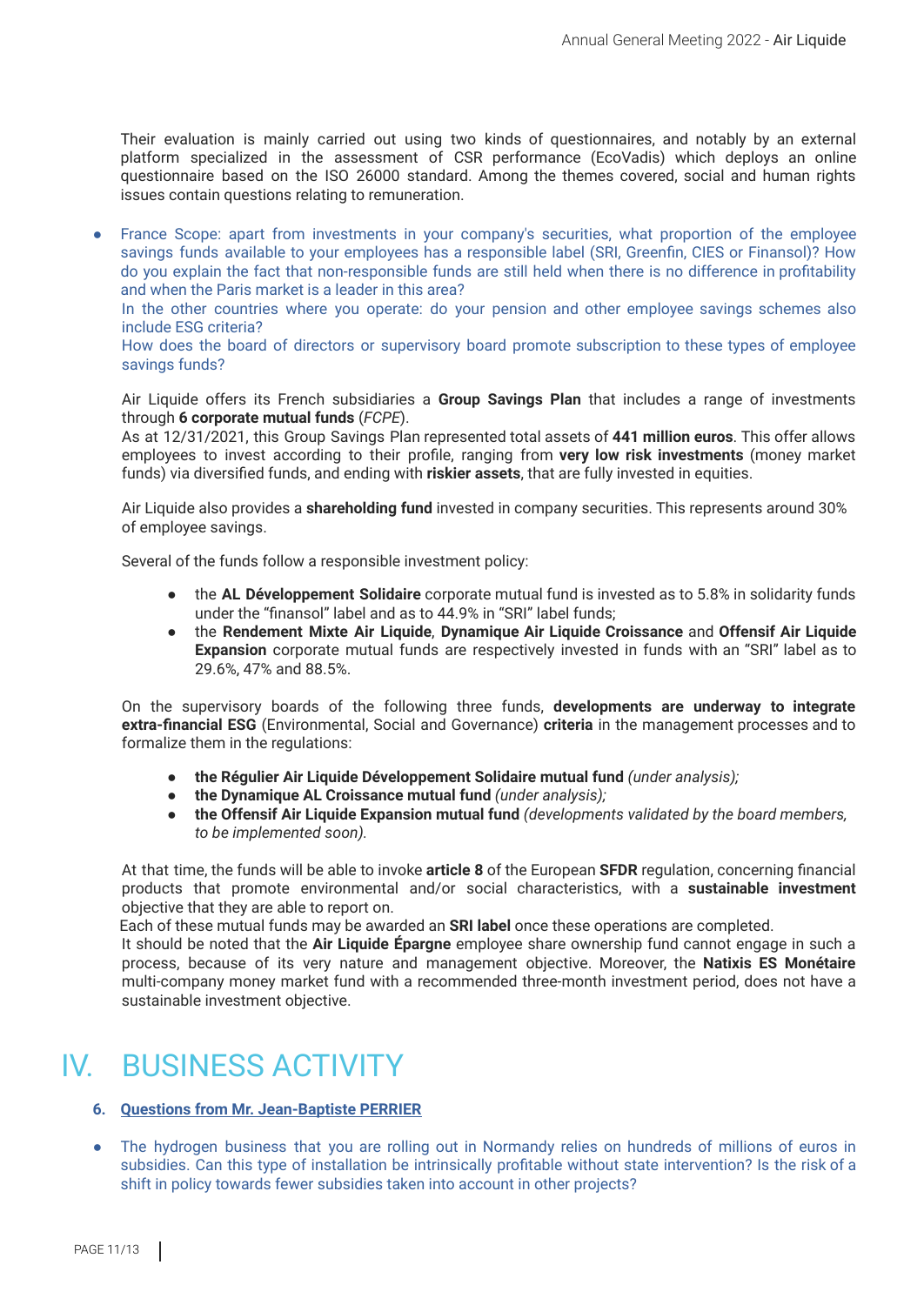Air Liquide has invested in and has been operating, since 2015, a low-carbon hydrogen production unit with a CO2 capture unit at Port-Jérôme. As part of the Normand'hy project, Air Liquide plans in the same basin: 1) to acquire Totalenergies' hydrogen production plant, 2) to add a Cryocap style CO2 capture unit in order to produce low-carbon hydrogen; 3) to build an electrolyzer of at least 200MW powered by renewable energy and 4) to connect these new low-carbon hydrogen production plants to the existing hydrogen network in the industrial basin.

In order to be approved, these projects must show a level of profitability consistent with Group criteria. They notably take into account a higher price due to the valorization of the low-carbon hydrogen supplied to our industrial customers. However, since low-carbon hydrogen production technologies are still relatively new, their construction costs remain high and subsidies enable the project to reach the required level of profitability. However, the production and commissioning costs of electrolyzers are expected to decrease as a result of economies of scale and technological improvements, thus enabling projects to reach an acceptable level of profitability without subsidies.

Furthermore, the grants for which we are applying are European grants decided within the framework of the Green Deal, announced in July 2020.

● Air Liquide is involved in large underground seed banks storing seeds for all the planet's food crops. Can you provide details of the corresponding revenue and the technology used?

In some underground seed banks, liquid nitrogen is used for the cryopreservation of some plants. However, the quantities involved are small.

Air Liquide is not currently a supplier of underground seed banks.

• Is your development in quantum computing based on specific developments or on existing technology (e.g. from the electronics industry)?

The technology and solutions we offer our customers for quantum computing are based on our extreme cryogenics technologies, which we have been developing for over 60 years. We are talking here about liquefaction and refrigeration technologies, notably developed for large scientific research instruments such as CERN for example, or for space. However, while our teams have long been familiar with the cold generation technology used in the quantum field - "the dilution system"-, Air Liquide acquired the company Cryoconcept in July 2020 in order to expand its extreme cryogenics portfolio and enter the quantum computing market. Cryoconcept designs and manufactures dilution systems. This means that Air Liquide can now offer its customers a range of services across the entire cold chain, ranging from 300 Kelvin (room temperature) to less than 10 milliKelvin (-273,14°C) to develop projects at the cutting edge of technology and science.

To what extent do you see this business opportunity developing in the future?

The market is developing and will continue to do so progressively, initially with the sale of cryogenic equipment and the helium 3 needed to operate it. The amounts will therefore gradually increase in order to keep pace with the technological maturity of quantum computers. We expect the market to mature after 2030.

# V. OTHER

- **7. Question from Mr. Hugues MOUSSET**
- What is the position regarding the default transfer of all attendance fees to the Air Liquide Foundation?

In 2020 and 2021, since the General Meeting was held behind closed doors, we had decided to donate the amount of the attendance fees usually paid to shareholders who attend the General Meeting in person to the Air Liquide Foundation.